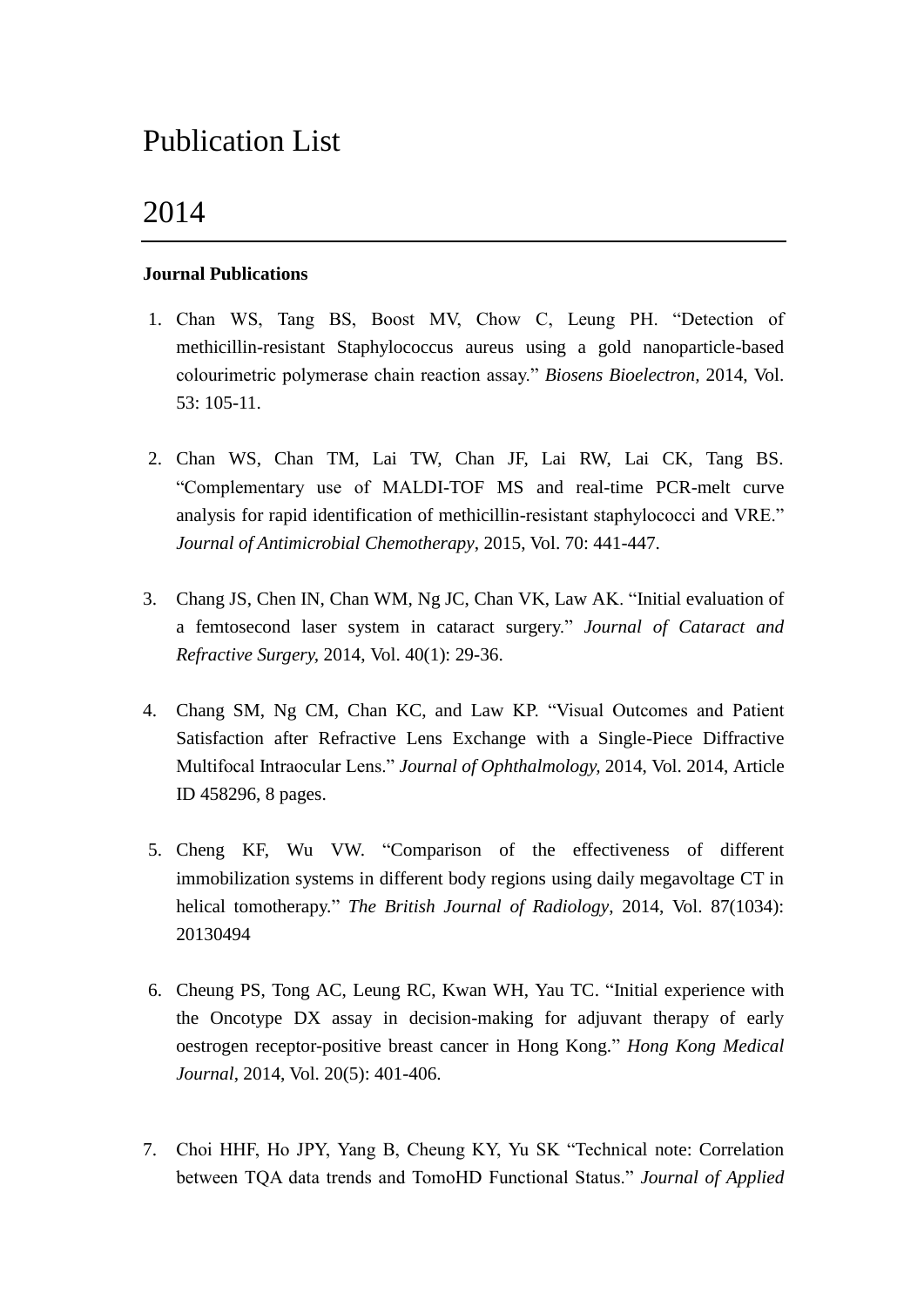*Clinical Medical Physics*, 2014, Vol. 15(2): 345-349.

- 8. Christianson MS, Zhao Y, Shoham G, Granot I, Safran A, Khafagy A, Leong M, Shoham Z. "Embryo catheter loading and embryo culture techniques: results of a worldwide Web-based survey." *Journal of Assisted Reproduction and Genetics*, 2014, Vol. 31(8): 1029-1036.
- 9. Felix G. Meinel, Ullrich Ebersberger, U. Joseph Schoepf, Gladys G. Lo, Yeon Hyeon Choe, Yining Wang, Jordan A. Maivelett, Aleksander W. Krazinski, Roy P. Marcus, Fabian Bambergand Carlo Nicola De Cecco. "Global Quantification of Left Ventricular Myocardial Perfusion at Dynamic CT: Feasibility in a Multicenter Patient Population." *American Journal of Roentgenology*, 2014, Vol. 203(2): 174-180.
- 10. Fung WW, Wu VW, Teo PM. "Developing an adaptive radiation therapy strategy for nasopharyngeal carcinoma." *Journal of Radiation Research*, 2014, Vol. 55(2): 293-304.
- 11. Ho CL, Chen SR, Leung YL, Cheng T, Wong KN, Cheung SK, Liang R, and Chim CS,  $\cdot$ <sup>11</sup>C-Acetate for Metabolic Characterization of Multiple Myeloma – A Comparative PET/CT Study with <sup>18</sup>F-Fluorodeoxyglucose PET/CT," *The Journal of Nuclear Medicine,* 2014, Vol. 55(5): 749-752.
- 12. Jong I, Chen SR, Leung YL, Cheung SK, and Ho CL, "<sup>11</sup>C-Acetate PET/CT in a Case of Recurrent Haemangiopericytoma," *Clinical Nuclear Medicine,* 2014, Vol. 39(5): 478-9.
- 13. Kuhmann C, Li C, Kloor M, Salou M, Weigel C, Schmidt CR, Ng LW, Tsui WW, Leung SY, Yuen ST, Becker N, Weichenhan D, Plass C, Schmezer P, Chan TL, Popanda O. "Altered regulation of DNA ligase IV activity by aberrant promoter DNA methylation and gene amplification in colorectal cancer." *Human Molecular Genetics*, 2014, Vol. 23(8): 2043-2054.
- 14. Kwong A, Chau WW, Mang OW, Wong CH, Suen DT, Leung R, Wong K, Lee A, Shea C, Morse E, Hong Kong Breast Cancer Research Group, Law SC. "Male breast cancer: a population-based comparison with female breast cancer in Hong Kong, Southern China: 1997-2006." *Annals of Surgical Oncology*, 2014, Vol. 21(4): 1246-1253.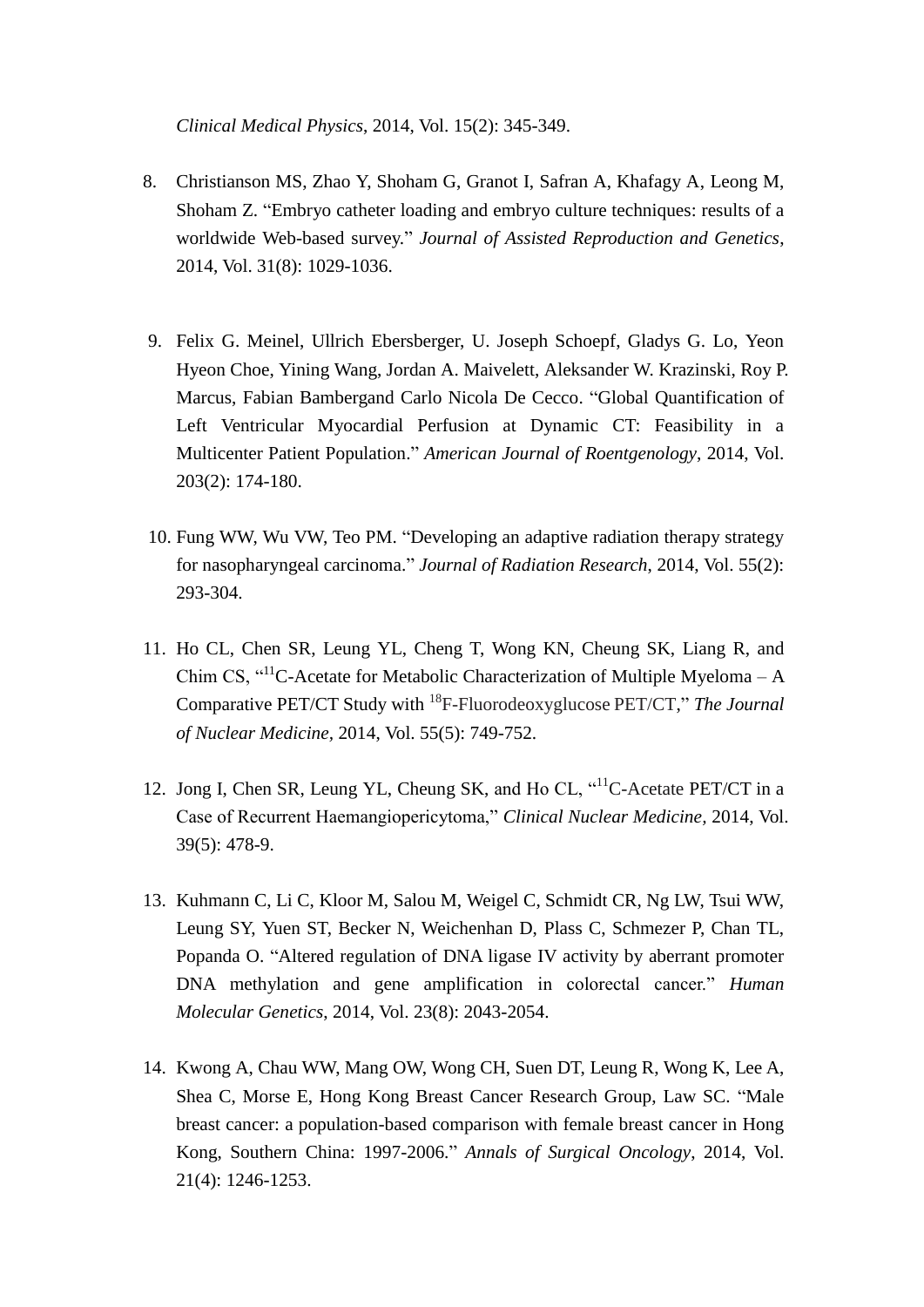- 15. Lau SK, Tang BS, Teng JL, Chan TM, Curreem SO, Fan RY, Ng RH, Chan JF, Yuen KY, Woo PC. "Matrix-assisted laser desorption ionisation time-of-flight mass spectrometry for identification of clinically significant bacteria that are difficult to identify in clinical laboratories." *Journal of Clinical Pathology*, 2014, Vol. 67(4): 361-6.
- 16. Lee TH, Chan June, Lau WY, Lee WL, Lau PC, Lo MH. "Immunotherapy for peanut allergy." *Hong Kong Medical Journal*, 2014, Vol. 20: 325-30.
- 17. Leung JC, Lai KN, Tang SC. "Crosstalk between Podocytes and Tubular Epithelial Cells" *Podocytopathy*, 2014, Vol. 183: 54-63.
- 18. Lim AI, Chan LY, Tang SC, Lai KN, Leung JC. "Albumin and glycated albumin activate KIM-1 release in tubular epithelial cells through distinct kinetics and mechanisms." *Inflammation Research*, 2014, Vol. 63(10): 831-839.
- 19. Lim AI, Chan LY, Tang SC, Yiu WH, Li R, Lai KN, Leung JC. "BMP-7 represses albumin-induced chemokine synthesis in kidney tubular epithelial cells through destabilization of NF-κB-inducing kinase." *Immunology & Cell Biology*, 2014, Vol. 92(5): 427-435.
- 20. Lin C, Ho CL, Ng SH, Wang PN, Huang Y, Lin YC, Tang TC, Tsai SF, Rahmouni Alain, and Yen TC. "11C-Acetate as a New Biomarker for PET/CT in Patients with Multiple Myeloma: Initial Staging and Post-Induction Response Assessment." *European Journal of Nuclear Medicine and Molecular Imaging,* 2014, Vol. 41: 41-49.
- 21. Lin SM, Chen M, Ma ES, Lam YH, Wong KY, Tang MH. "Intrauterine therapy in a fetus with congenital dyserythropoietic anaemia type 1." *Journal of Obstetrics and Gynaecology,* 2014, Vol. 34: 352-364.
- 22. Lo GG. "Clinical Breast MRI." *Hong Kong Medical Diary,* 2014, Vol. 19(3): 17-19.
- 23. Lo GG, Stevenson C, Schuijt J. "White paper "coronary ct angiography with reduced radiation dose using the Aquilion ONE ViSION edition." *Toshiba Vision,* April 2014.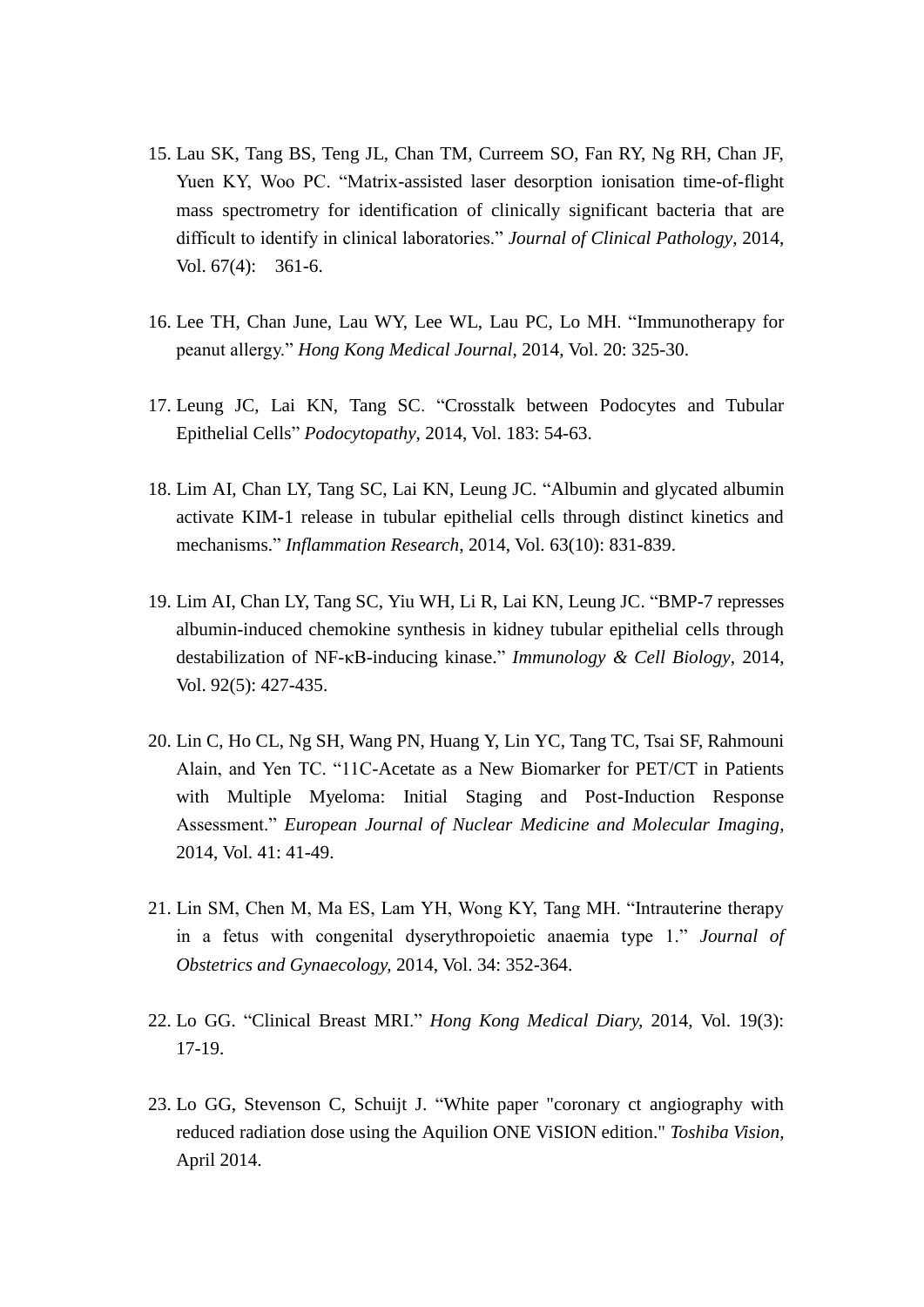- 24. Luo SY, Sit KY, Sihoe AD, Suen WS, Au WK, Tang X, Ma ES, Chan WK, Wistuba II, Minna JD, Tsao GS, Lam DC. "Aberrant large tumor suppressor 2 (LATS) gene expression correlates with EGFR mutation and survival in lung adenocarcinomas." *Lung Cancer,* 2014, Vol. 85: 282-292.
- 25. Ma KK, Lau SS, and Cheung SY. "Ductal carcinoma in situ in Chinese women undergoing opportunistic breast cancer screening." *Surgical Practice,* 2014, Vol. 18(1): 8-14.
- 26. Mak YW, Wu CS, Hui DW, Lam SP, Tse HY, Yu WY, Wong HT. "Association between screen viewing duration and sleep duration, sleep quality, and excessive daytime sleepiness among adolescents in Hong Kong." *International Journal of Environmental Research and Public Health*, 2014, Vol. 11(11): 11201-11219.
- 27. Ng EK, Li R, Shin VY, Siu JM, Ma ES, Kwong A. "MicroRNA-143 is downregulated in breast cancer and regulates DNA methyltransferase 3A in breast cancer cells." *Tumor Biology,* 2014, Vol. 35: 2591-2598.
- 28. Ng EK, Shin VY, Leung CP, Chan VW, Law FB, Siu MT, Lang BH, Ma ES, Kwong A. "Elevation of methylated DNA in KILLIN/PTEN in the plasma of patients with thyroid and/or breast cancer." *OncoTargets and Therapy,* 2014, Vol. 11(7): 2085-92.
- 29. Tobler KJ, Zhao Y, Weissman A, Majumdar A, Leong M, Shoham Z. "Worldwide survey of IVF practices: trigger, retrieval and embryo transfer techniques." *Archives of Gynecology and Obstetrics*, 2014, Vol. 290(3): 561-568.
- 30. Tsz-Lung Ngan, Edward Ting-Hei Wong, Kris Lap-Shun Ng, Patrick Kwok-Shing Jeor, Maria Yuen-Yee Law, and Gladys Goh Lo. "Key Performance Indicators for Comparing the Performance of Portable Radiography: Direct Digital Radiography versus Conventional Machine Computed Radiography-A Study in a Nonacute Hospital." *Journal of Medical Imaging and Radiation Sciences,* 2014, Vol. 45: 105-114.
- 31. So CC, Chan AY, Ma ES. "Novel point mutation of the alpha-2 globin gene (HBA2) and a rare 2.4 kb deletion of the alpha-1 globin gene (HBA1) identified in two Chinese patients with HbH disease." *Hemoglobin, 2014,* Vol. 38(3):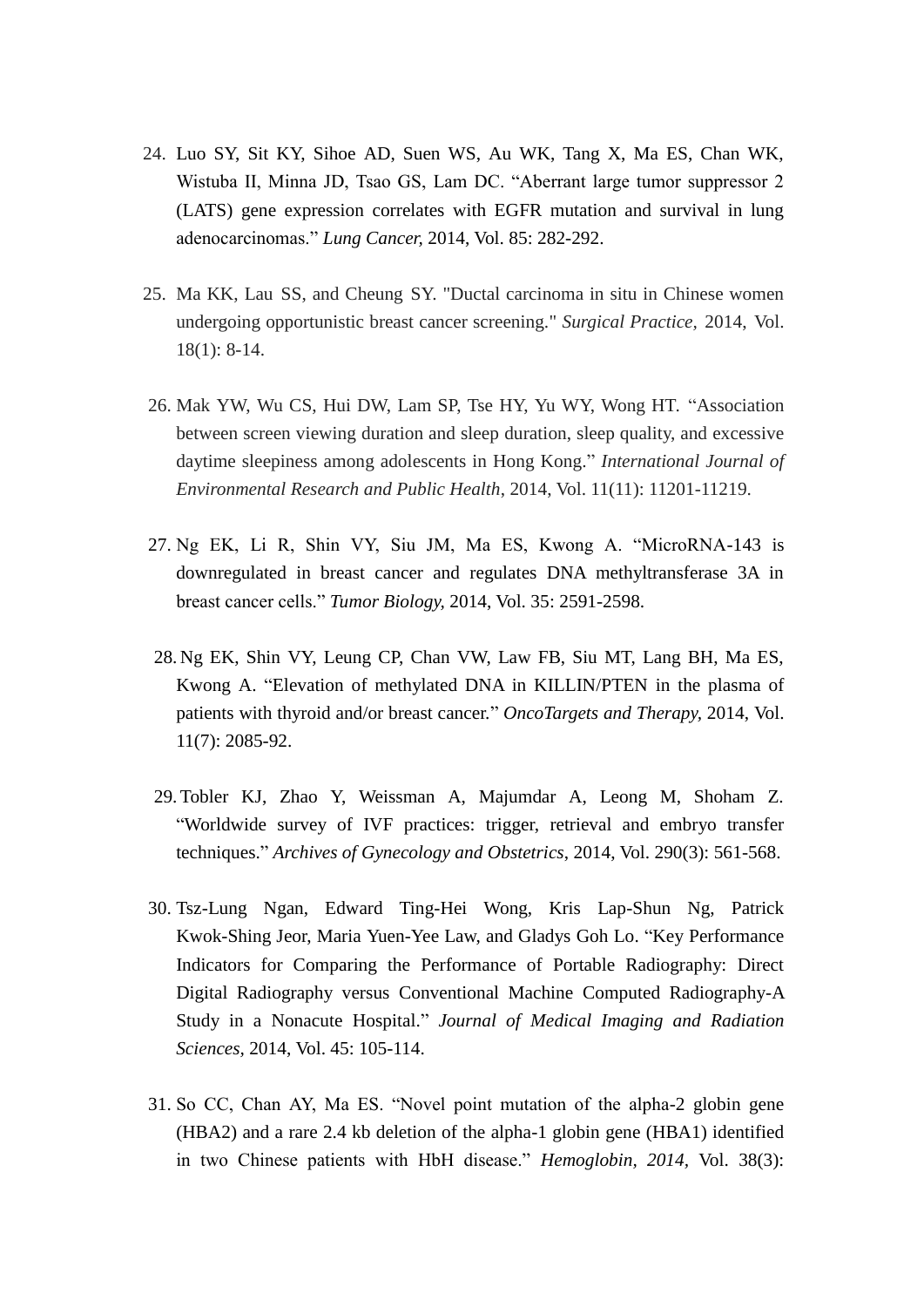213-215.

- 32. So WK, Wong IK, Lee DT, Thompson DR, Lau YW, Chao DV, Heung NF, Au WL. "Effect of compression bandaging on wound healing and psychosocial outcomes in older people with venous ulcers: a randomised controlled trial." *Hong Kong Medical Journal*, 2014, Vol. 20(Suppl 7): S40-41.
- 33. Spiteri Cornish K, Lois N, Scott NW, Burr J, Cook J, Boachie C, Tadayoni R, la Cour M, Christensen U, Kwok AK. "Vitrectomy with internal limiting membrane peeling versus no peeling for idiopathic full-thickness macular hole." *Ophthalmology*, 2014, Vol. 121(3): 649-655.
- 34. Vaisbuch E, de Ziegler D, Leong M, Weissman A, Shoham Z. "Luteal-phase support in assisted reproduction treatment: real-life practices reported worldwide by an updated website-based survey." *Reproductive Biomedicine Online*, 2014, Vol. 28(3): 330-335.
- 35. Wang AY, Fang F, Chan J, Wen YY, Qing S, Chan IH, Lo G, Lai KN, Lo WK, Lam CW, Yu CM. "Effect of paricalcitol on left ventricular mass and function in CKD – the OPERA trial", *Journal of American Society Nephrology*, 2014, Vol. 25(1): 175-86
- 36. Wang Y X J, Lo GG, Yuan J, Larson PE, & Zhang X. "Magnetic resonance imaging for lung cancer screen." *Journal of thoracic disease,* 2014. Vol. 6(9): 1340 - 1348.
- 37. Weissman A, Leong M, Sauer MV, Shoham Z. "Characterizing the practice of oocyte donation: a web-based international survey." *Reproductive Biomedicine Online*, 2014, Vol. 28(4): 443-450
- 38. Whiley PJ, de la Hoya M, Thomassen M, Becker A, Brandão R, Pedersen IS, Montagna M, Menéndez M, Quiles F, Gutiérrez-Enríquez S, De Leeneer K, Tenés A, Montalban G, Tserpelis D, Yoshimatsu T, Tirapo C, Raponi M, Caldes T, Blanco A, Santamariña M, Guidugli L, de Garibay GR, Wong M, Tancredi M, Fachal L, Ding YC, Kruse T, Lattimore V, Kwong A, Chan TL, Colombo M, De Vecchi G, Caligo M, Baralle D, Lázaro C, Couch F, Radice P, Southey MC, Neuhausen S, Houdayer C, Fackenthal J, Hansen TV, Vega A, Diez O, Blok R, Claes K, Wappenschmidt B, Walker L, Spurdle AB, Brown MA; ENIGMA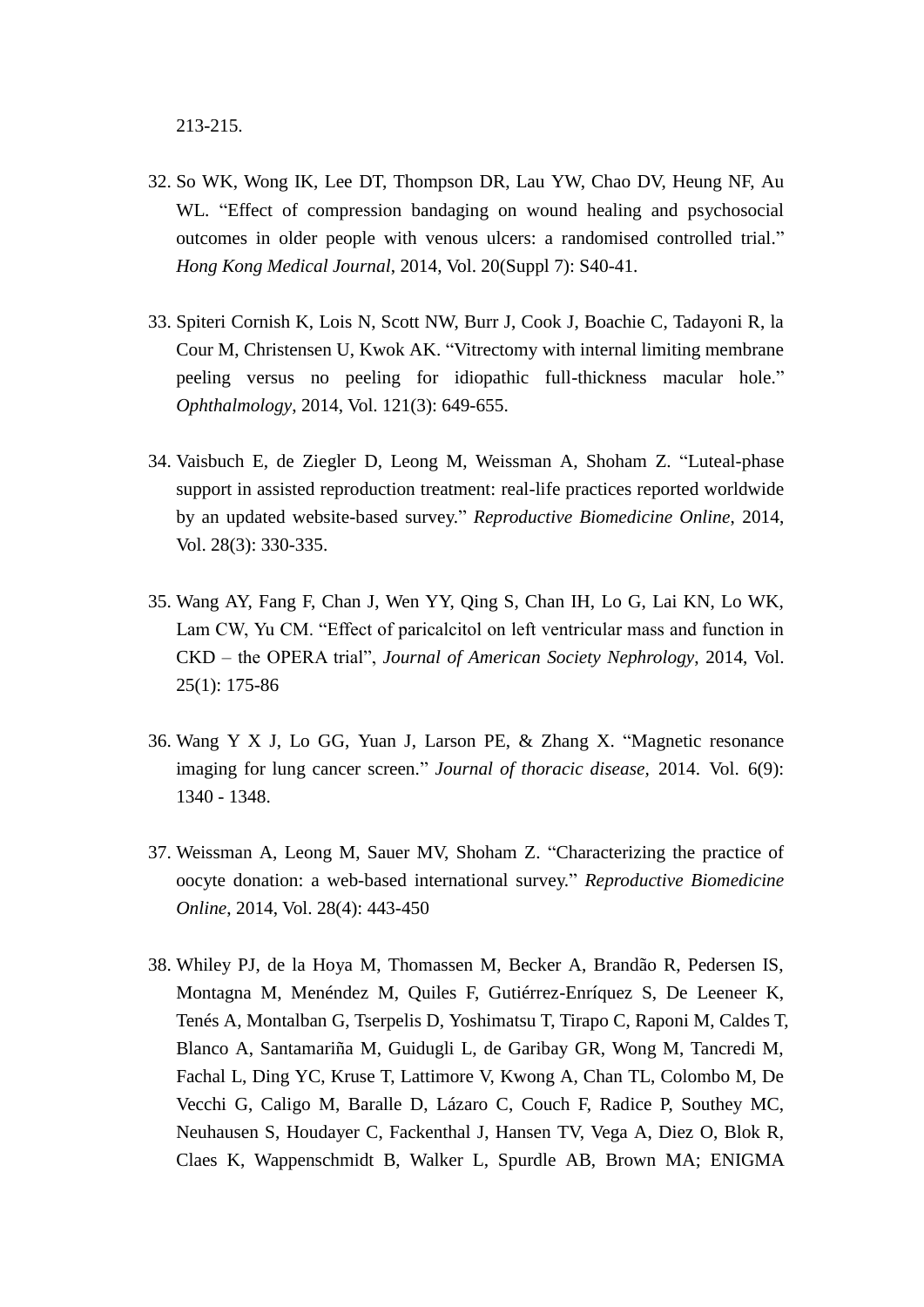consortium. "Comparison of mRNA splicing assay protocols across multiple laboratories: recommendations for best practice in standardized clinical testing." *Clinical Chemistry,* 2014, Vol. 60(2): 341-352.

- 39. Wong H, Lau S, Cheung P, Wong TT, Parker A, Yau T, & Epstein RJ. "Lobular breast cancers lack the inverse relationship between ER/PR status and cell growth rate characteristic of ductal cancers in two independent patient cohorts: implications for tumor biology and adjuvant therapy." *BMC Cancer,* 2014, Vol. 14: 826.
- 40. Wong OL, Lo GG, Lee R, Li WW, Chan PL, Yu SK, & Noseworthy MD. "The Effect of Respiratory and Cardiac Motion in Liver Diffusion Tensor Imaging (DTI)." *Journal of Computer Assisted Tomography,* 2014, Vol. 38(3): 352-359.
- 41. Yuan J, Chen S, King AD, Zhou J, Bhatia KS, Zhang Q, Yeung DK, Wei J, Mok GS, Wang YX. "Amide proton transfer-weighted imaging of the head and neck at 3 T: a feasibility study on healthy human subjects and patients with head and neck cancer." *NMR in Biomedicine*, 2014, Vol. 27(10): 1239-1247.

#### **Review Article**

42. Lee TH. "Allergy, environment and asthma.' *Journal of Paediatric Respirology and Critical Care,* 2014, Vol. 10(1): 3-5

#### **Case Report**

- 43. Chan JF, Yee KS, Tang BS, Cheng VC, Hung IF, Yuen KY. "Adult-onset immunodeficiency due to anti-interferon-gamma autoantibody in mainland Chinese." *Chinese Medical Journal (English),* 2014, Vol. 127(6): 1189-90.
- 44. Chang JSM, Ng JCM, Chan VKC. "Sulcus fixation of a 3-piece diffractive multifocal intraocular lens with and without optic capture in the anterior capsulorhexis." *Ophthalmology*, 2014, Vol. 121(1): 429-430.e.2.
- 45. Ma ES, Wan TS, Chan JC. "Large granular lymphocytic leukemia of gamma-delta T-cells: cytogenetics and flourescence in-situ hybridization study." *Annals of Hematology,* 2014, Vol. 93: 1247-1250.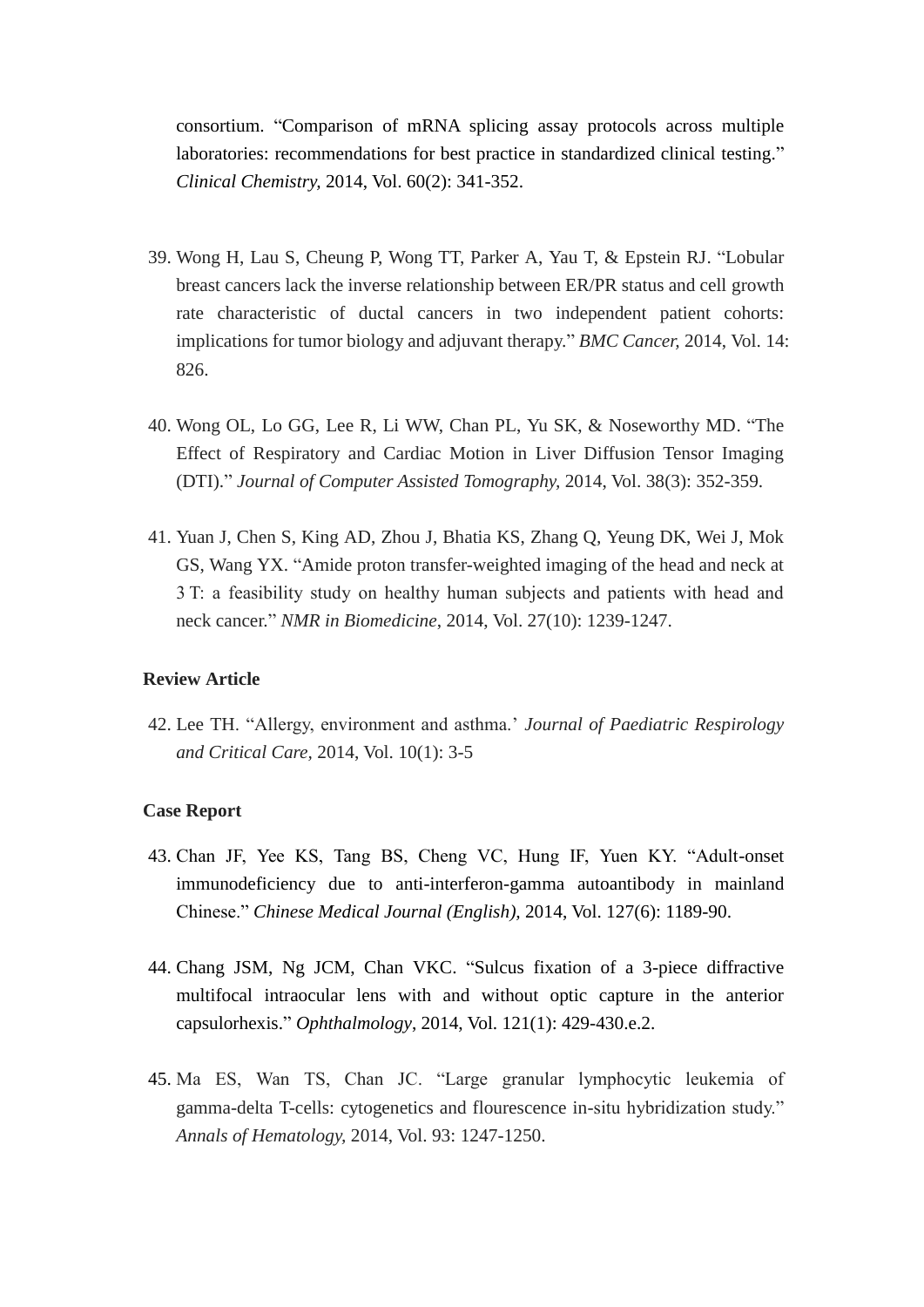- 46. So JC, Chan K, Pang AW, Chan JF, Kwong Y. "Diagnosis of brainstem involvement in NK/T cell lymphoma." *Annals of Hematology,* 2014, Vol. 93(8): 1433-1434.
- 47. Tse CW, Curreem SO, Cheung I, Tang BS, Leung KW, Lau SK, Woo PC. "A novel MLST sequence type discovered in the first fatal case of Laribacter hongkongensis bacteremia clusters with the sequence types of other human isolates." *Emerging Microbes and Infections,* 2014, Vol. 3(6): e41.

#### **Professional Guideline**

48. Ho M, Chan J, Lee TH. "Guideline for the diagnosis and management of cow's milk protein allergy (CMPA) in Hong Kong." October 2014. Retrieved from<http://www.allergy.org.hk/>

### **Book Chapter**

49. Ho CL, Chen SR, and Cheung MK, "Chapter 10: Imaging of Tumor Metabolism: PET with Other Metabolites," in *Functional Imaging in Oncology*, Luna et al. (eds.), pp213-239, Springer-Verlag Berlin Heidelberg, 2014.

#### **Oral & Poster Presentations**

## American Society for Radiation Oncology (ASTRO) 56<sup>th</sup> Annual Meeting

Oral Presentation

50. Poon SW, Cheng KF, Fung WK, and Chiu G. "Evaluation of deformed image-based dose calculations for adaptive radiotherapy of nasopharyngeal carcinoma." *56th ASTRO Annual Meeting,* San Francisco, USA, Sep 2014.

Poster Presentations

- 51. Chiu G. "Acute skin reaction of whole breast irradiation in supine and prone position using tomotherapy." *56th ASTRO Annual Meeting,* San Francisco, USA, Sep 2014.
- 52. Fung WK, Chiu G, and Lee WM. "Effect of residual non-rigid errors on actual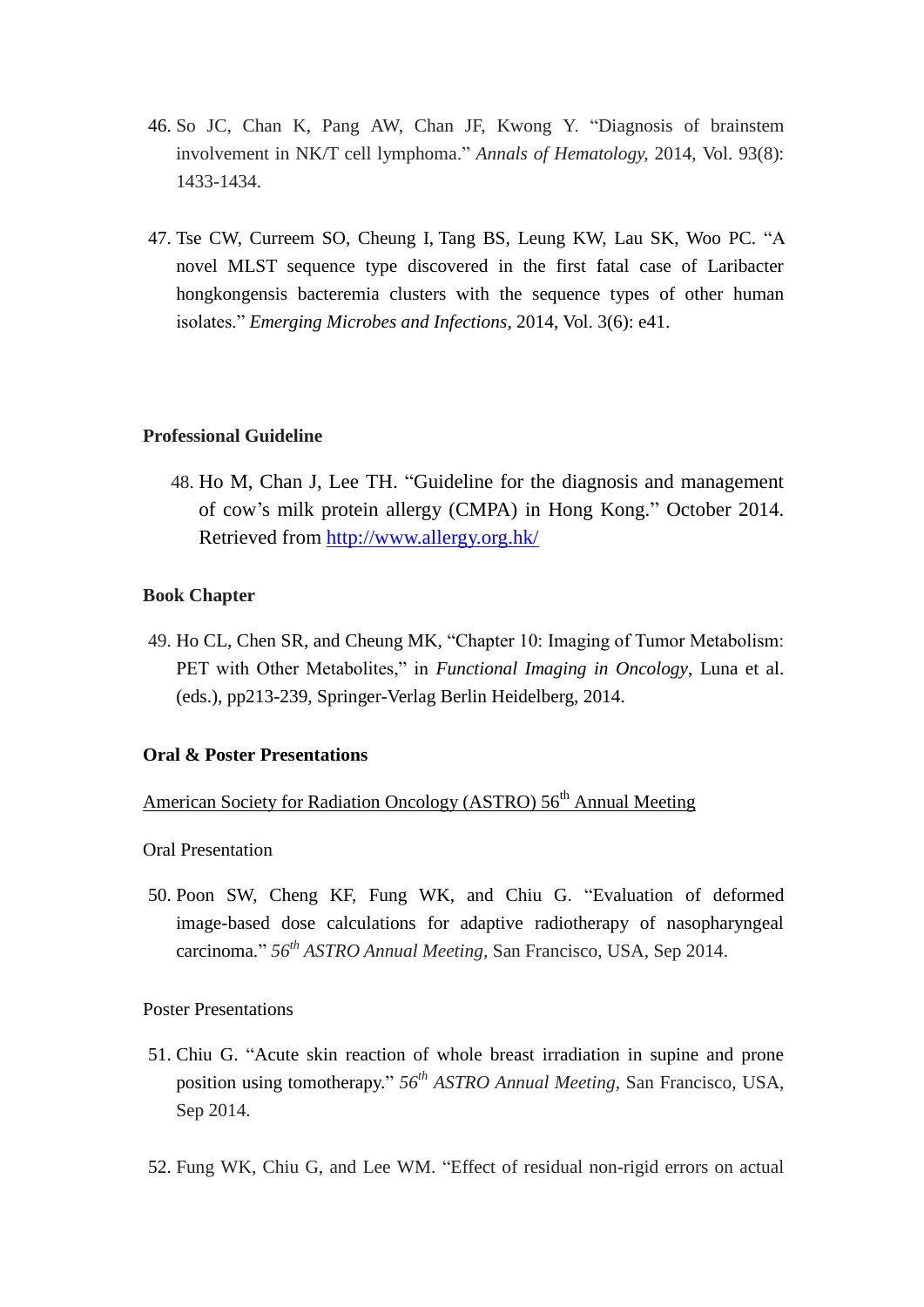delivered dose in prone breast tomotherapy." *56th ASTRO Annual Meeting,* San Francisco, USA, Sep 2014.

- 53. Lam WW, Geng H, Kong CW, Yang B, Chiu TL, Cheung KY, and Yu SK. "Dosimetric Impact of Dose Servo Control on Long Helical Tomotherapy Treatment Delivery." *56th ASTRO Annual Meeting,* San Francisco, USA, Sep 2014.
- 54. Mui WL, and Chiu G. "Dosimetric effect of binary multi-leaf collimator in helical tomotherapy to optic system in treatment nasopharyngeal carcinoma." *56th ASTRO Annual Meeting,* San Francisco, USA, Sep 2014.
- 55. Yang B, Lam WW, Geng H, Wong WK, Chiu TL, Cheung KY, and Yu SK. "Application of Expectation-Maximization Method in kV X-Ray Spectrum Estimation From Transmission Measurements." *56th ASTRO Annual Meeting,*  San Francisco, USA, Sep 2014.

## American Society for Reproductive Medicine (ASRM) 2014 Annual Meeting

#### Oral Presentation

56. Wong TH, Lam TS, Rocha KA, Xue L, and Xia P. "Comparison of Pregnancy Outcomes of Frozen Embryos Thawed on the Same Or the Day Before." *ASRM*, October 2014, Honolulu, Hawaii.

#### Asia-Pacific Association of Cataract & Refractive Surgeons (APACRS)

57. Chang SM. "Toric Multifocal IOL for High/ Extreme Myopes." *APACRS*, November 2014, Jaipur, India.

## Annual Scientific Meeting of the Obstetrical and Gynecological Society of Hong Kong (OGSHK)

58. Xia P. Symmetric Dividing Determines the Day-3 Embryo Quality and Pregnancies in ICSI patients."  $4^{th}$  *ASM of OGSHK*, May 2014, Hong Kong.

The fourth Asian and Oceanic Congress on Radiation Protection (AOCRP)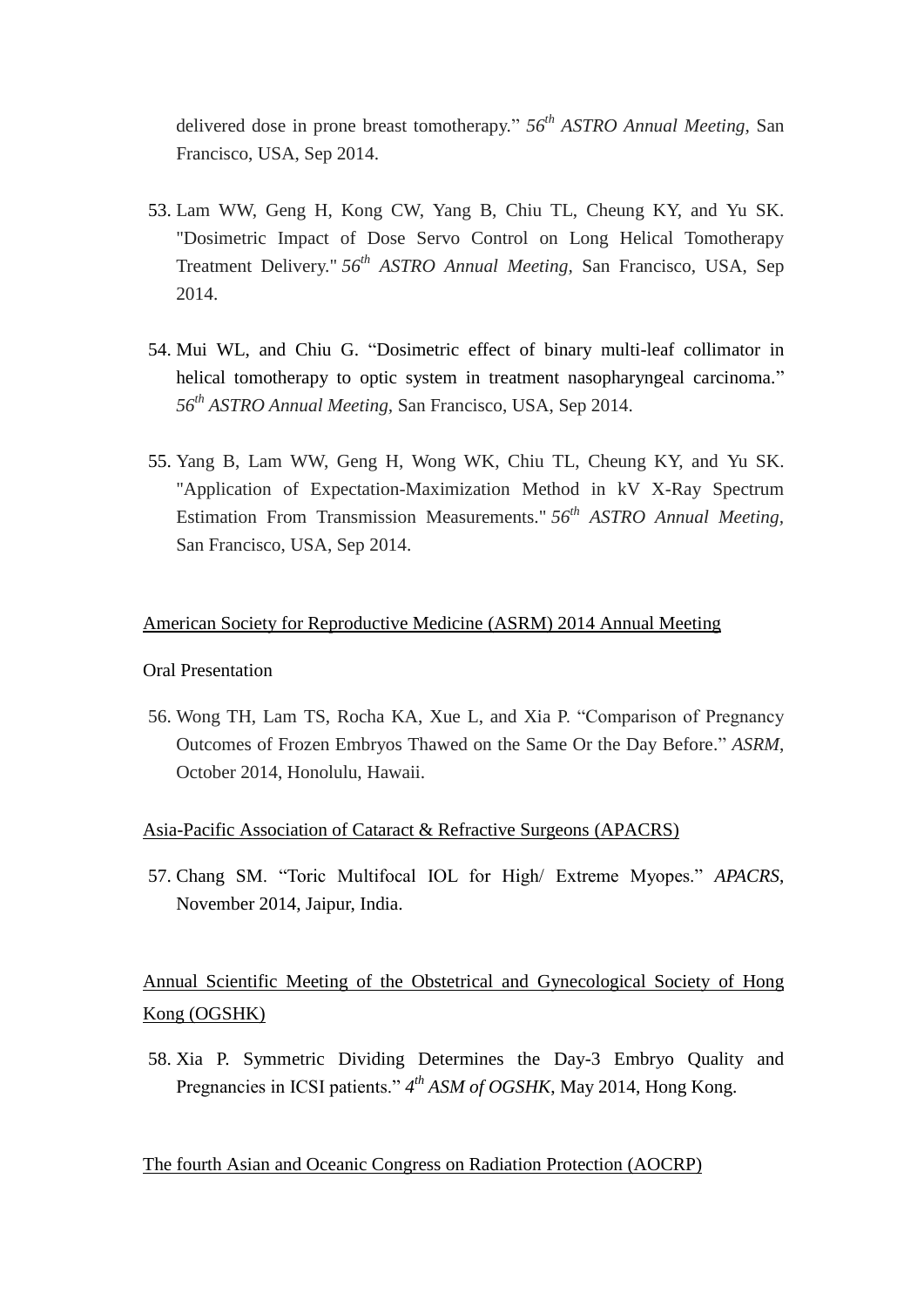Oral Presentation

59. Cheung KY. "Establishing a Radiation Safety Culture in Health Care." *AOCRP-4*, May 2014, PWTC, Kuala Lumpur, Malaysia.

Asian Pacific Association for the Study of the Liver (APASL) 24<sup>th</sup> Annual Meeting 2014 – Hepatology: The New Era Begins

Poster Presentations

- 60. Chen SR, Cheung SK, Leung YL, Cheng KC, Wong KN, and Ho CL, "PET/CT Assessment of Biodistribution of Yttrium-90-Microspheres in Selective Intrahepatic Radionuclide Therapy for Patients with Inoperable Liver Tumors," *Hepatology International*, Vol. 8 (suppl.):ppS264, 2014.
- 61. Chen SR, Cheung SK, Leung YL, Cheng KC, Wong KN, and Ho CL, "<sup>18</sup>F-FDG and <sup>11</sup>C-Acetate PET/CT Predict Treatment Response of Yttrium-90-Microspheres Liver-Directed Therapy in Patients with Inoperable HCC," *Hepatology International*, Vol. 8 (suppl.):ppS274, 2014.

## 9th European Breast Cancer Conference (EBCC 9)

Poster Presentation

62. Kwong A, Lau S, Fung T and Luk L. "Breast-conserving surgery in BRCA1/2 mutation carriers." *EBCC9*, *Glasgow, Scotland, the U.K.,* March 2014.

## East West Alliance (EWA) Meeting on Big Data and Precision Medicine

63. Au CH, Wa WY, Ho N, Chan TL, Ma SK. "Panel testing for gene mutations in acute myeloid leukaemia by next-generation sequencing." *EWA, Hong Kong, October 2014.* 

## European Hematology Association (EHA)  $19<sup>th</sup>$  Congress

64. Ma SK, Liang HS, Ho N, Au CH, Chan TL. "Next generation sequencing of NBEAL2 gene mutations in Gray Platelet Syndrome." *EHA, Milan, Italy, June 2014.*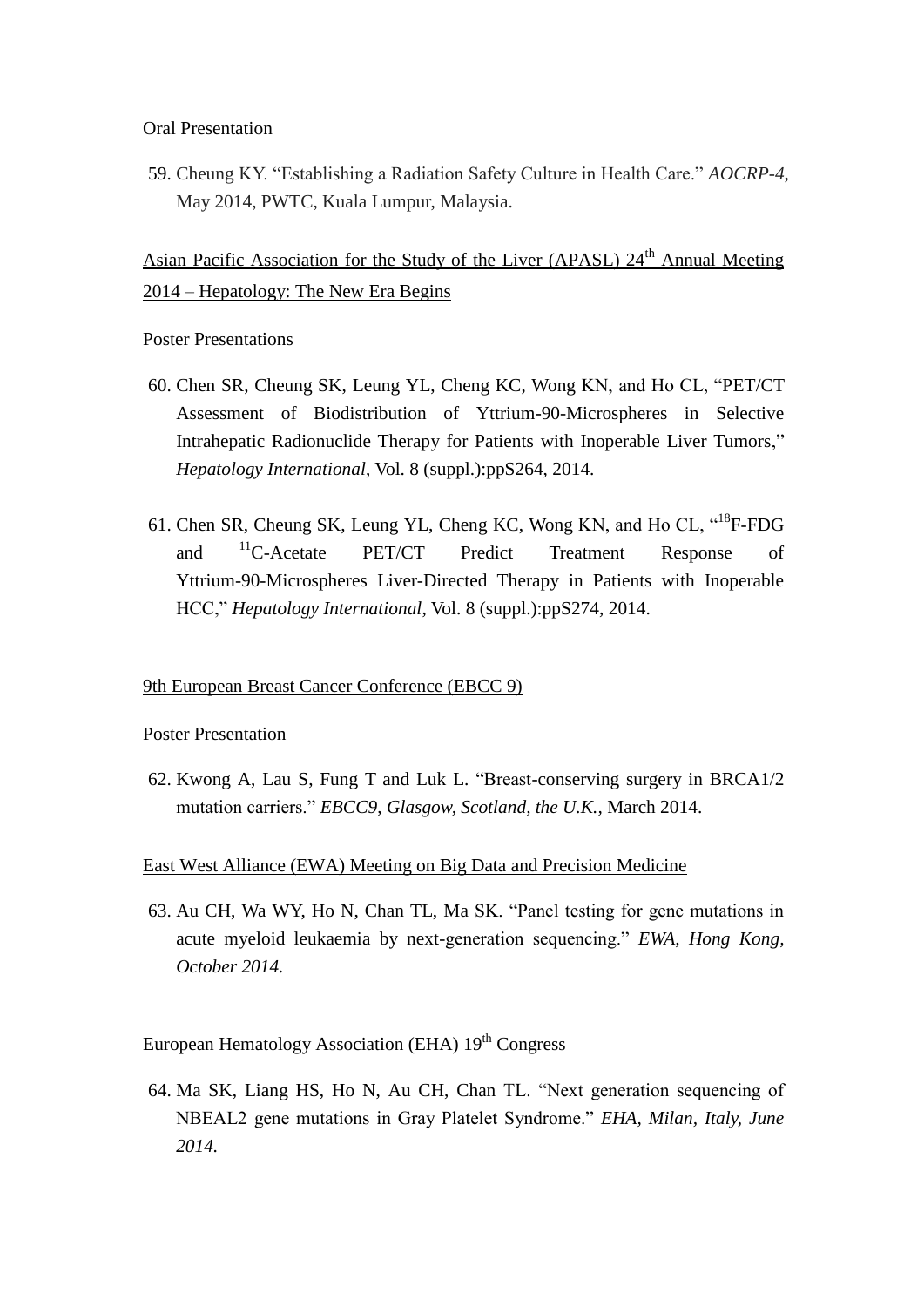#### European Society for Radiotherapy & Oncology (ESTRO) 33

#### Oral Presentations

- 65. Lee MC and Wu WC. "A study to evaluate the different PET-CT based target volume delineation method in radiotherapy planning of non-small cell lung carcinoma." *ESTRO 33, Vienna, Austria,* April 2014.
- 66. Mui WL and Chiu G. "Dosimetric comparisons of helical tomotherapy, VMAT and sliding window IMRT in thyroid cancer." *ESTRO 33, Vienna, Austria,* April 2014.
- 67. Wong ST, Fung WK, Chiu G, and Atyco J. "Comparison of 5 different workflows for auto-contouring MIM software for the purpose of adaptive radiotherapy." *ESTRO 33, Vienna, Austria,* April 2014.

#### Poster Presentations

- 68. Cheung KY, Geng H, Yang B, Yu SK, Chiu G and Cheung KFF. "Dosimetric effects on radiotherapy of a patient transportation couch top" *ESTRO 33, Vienna, Austria,* April 2014.
- 69. Fung WK, Chiu G, and Mui WL. "A novel approach to implement dose-guided ART for HN cases treated with tomotherapy." *ESTRO 33, Vienna, Austria,* April 2014.
- 70. Geng H, Yang B, Cheung KY and Yu SK. "The angular response of a plane parallel ionization chamber in high energy photon beam" *ESTRO 33, Vienna, Austria,* April 2014.
- 71. Kong CW, Geng H, Lam WW, Wong WK, Yu S and Cheung KY. "Effect of couch sag on treatment beam width measurement of Tomotherapy machine using solid water slab" *ESTRO 33, Vienna, Austria,* April 2014.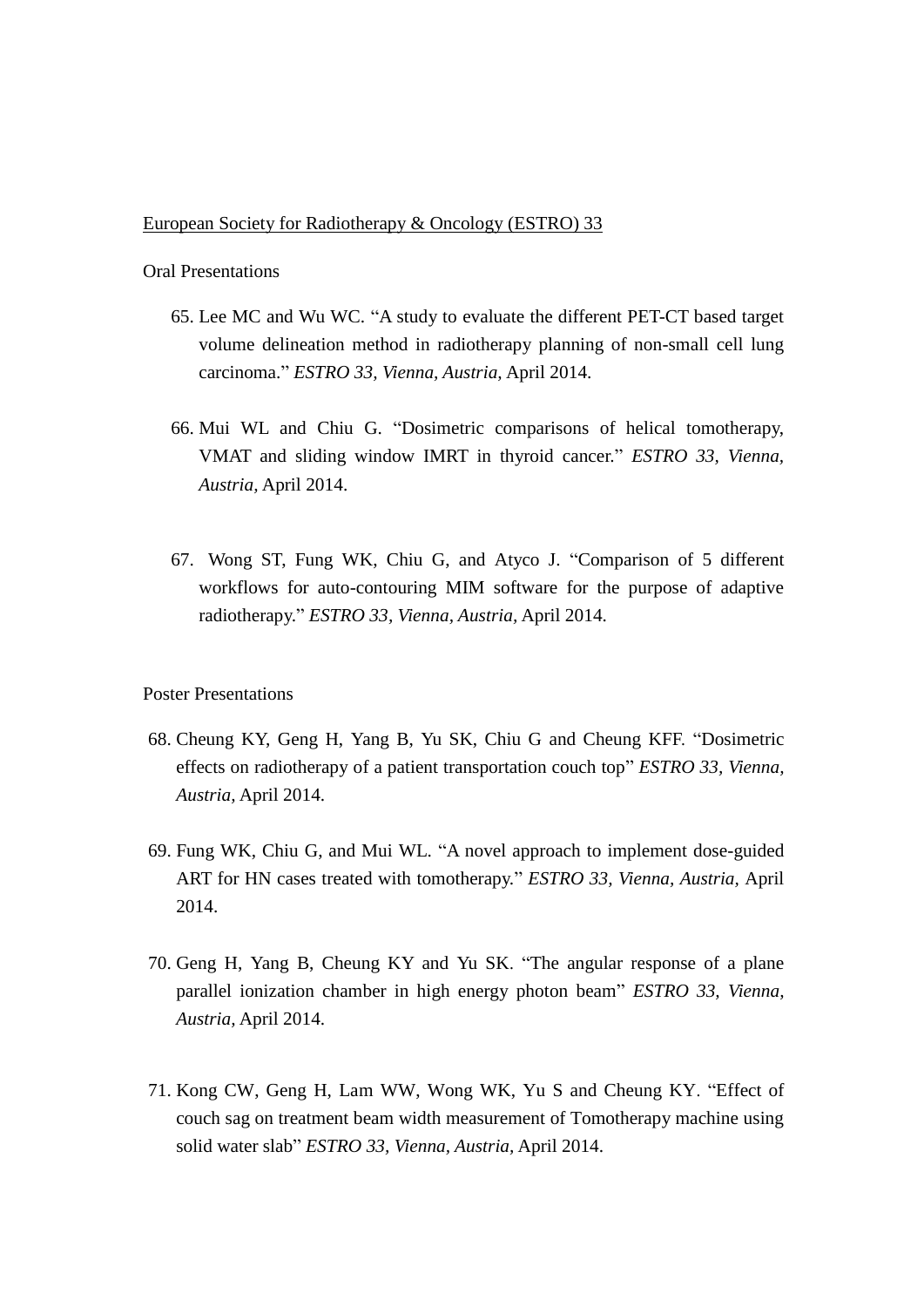- 72. Lam WW, Geng H, Kong CW, Cheung KY and Yu SK. "The efficacy of applying heterogeneity correction factors on ArcCHECK for IMRT and VMAT pre-treatment verification" *ESTRO 33, Vienna, Austria,* April 2014.
- 73. Wong WK, Lo SG, Cheung KY and Yu SK. "The effect of the frequency of absolute dose calibration on the performance of ArcCHECK in helical TomoTherapy DQA." *ESTRO 33, Vienna, Austria,* April 2014.
- 74. Yang B, Geng H, Cheung KY, Yu SK, Chiu G, Cheng KFF, Mui WLA. "Study of skin sparing effect of a patient transportation couch top" *ESTRO 33, Vienna, Austria,* April 2014.

International conference on Radiation Protection in Medicine (RPM) 2014

Oral Presentation

75. Cheung KY. "Setting up a proton therapy facility – Radiation protection aspect." *Medical Physics International Journal*, Vol. 2, No.1, pp234, 2014.

International Symposium on Hereditary Breast and Ovarian Cancer

Poster Presentation

76. Law BF, Au CH, Ho N, Ip BK, Wong TC, Choy G, Chan TL, Ma SK, Kwong A. "Enhancement of VUS interpretation by multifactorial algorithm in familial breast cancer." *The 5th International Symposium on Hereditary Breast and Ovarian Cancer, Montreal, Canada, April 2014.*

International Breast Cancer Symposium

Poster Presentation

77. Ip BK, Ho N, Au CH, Law BF, Choy G, Chu A, Shin V, Wong A, Chan TL, Ma SK, Kwong A. "Insight from a breast and ovarian cancer patient with double BRCA1 mutations." *The 3rd International Breast Cancer Symposium, Jeju, Korea, April 2014.*

Joint Annual Meeting International Society for Magnetic Resonance in Medicine (ISMRM) – European Society for Magnetic Resonance in Medicine and Biology (ESMRMB) 2014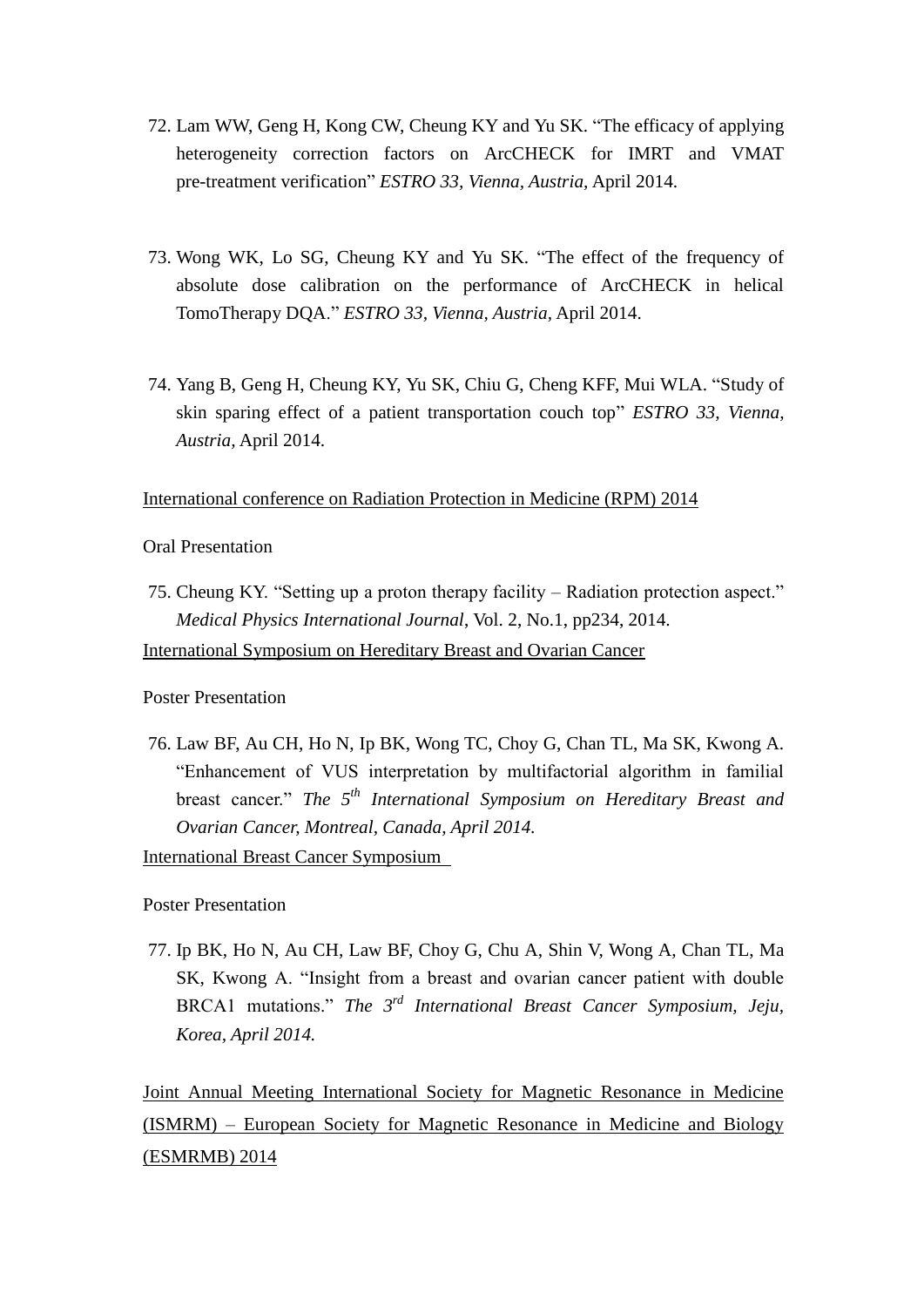- 78. Lee R, Lo GG, Chan KF, Li WW, Chan PO, Liu CW, Chan KM, and Hung ML. "Regional Differences and Age-Related Changes of Apparent Diffusion Coefficient (ADC) in Vertebral Bone Marrow of Healthy Adult." *Joint Annual Meeting ISMRM-ESMRMB* 2014, Milan Italy, May 2014.
- 79. Wong OL and Noseworthy MD. "IVIM-DTI of Healthy Human Liver." *Joint Annual Meeting ISMRM-ESMRMB* 2014, Milan Italy, May 2014.
- 80. Wong OL, Lo GG, Lee R, Chan PL, Li WW, Yu SK and Noseworthy MD. "The effect of cardiac phase on liver diffusion tensor imaging (DTI)." *Joint Annual Meeting ISMRM-ESMRMB 2014, Milan Italy,* May 2014.

#### International Society of Radiographers & Radiological Technologists (ISRRT)

Oral Presentation

81. LEE WM, Fung WK, and Chiu G. "Daily dose variation during prone breast helical tomotherapy for large-breast patients: planned dose verses actual delivered dose." *18th ISRRT World Congress,* Helsinki, Swedish.

## Korean Congress of Radiology (KCR)

Poster Presentations

82. Li WW, Lee R, Chan KM, Yuen CT, Tang J, Kong KS. "MR Liver Imaging Using Gadoxetic Acid: Experiences and Challenges." *70th KCR*, October 2014, Seoul, Korea

Radiological Society of North America (RSNA) 100<sup>th</sup> Scientific Assembly and Annual Meeting

Oral Presentations

83. Chen SR, Leung YL, Cheng KC, Wong KN, Cheung SK, Cheung MK, Mok V, and Ho CL, "<sup>11</sup>C-PIB PET for Evaluation of Concurrent AD in Poststroke Dementia," *the RSNA 100th Scientific Assembly and Annual Meeting,* November 30 - December 5, 2014, McCormick Place, Chicago, Illinois.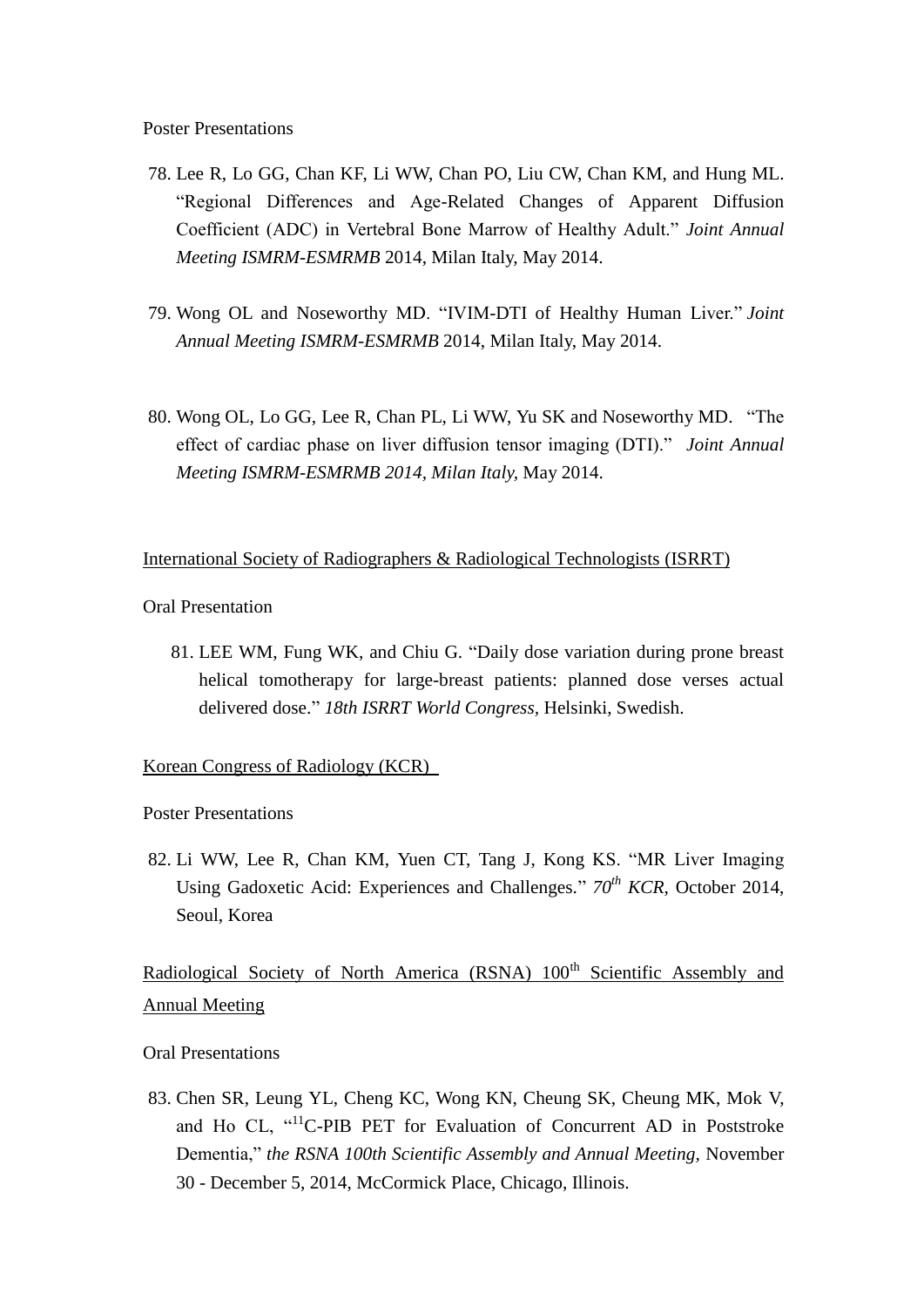- 84. Chen SR, Cheung SK, Leung YL, Cheng KC, Wong KN, Chim CS, and Ho CL, "Comparison of <sup>11</sup>C-Acetate PET/CT for the Evaluation of Newly Diagnosed and Relapsed Myeloma," *the RSNA 100th Scientific Assembly and Annual Meeting*, November 30 - December 5, 2014, McCormick Place, Chicago, Illinois.
- 85. Yip KC, Lau YC, Chen SR, Cheung SK, and Ho CL, "Comparison in Diagnostic Performance between Single Semi-Supine Acquisition and 2-Position (Upright and Supine) Acquisition in Myocardial Perfusion Imaging with a Solid State Dedicated Cardiac Scanner," *the RSNA 100th Scientific Assembly and Annual Meeting*, November 30 - December 5, 2014, McCormick Place, Chicago, Illinois.

#### Poster Presentations

86. Rex Kim Ping Wong, G Lo, B Lam. "Xenon Ventilation CT: Ventilation Changes After Treatment in Patients with Emphysema." *the RSNA 100th Scientific Assembly and Annual Meeting,* November 30 - December 5, 2014, McCormick Place, Chicago, Illinois.

## Society of Nuclear Medicine and Molecular Imaging (SNMMI) 2014 Annual Meeting

#### Oral Presentation

87. Chen SR, Leung YL, Cheng KC, Wong KN, Cheung SK, and Ho CL, "Milan Criteria Based on Dual-Tracer PET/CT Evaluation Predict 5-Year Disease-Free Survival for Liver Transplant Candidates with HCC," *The Journal of Nuclear Medicine*, Vol. 55, No. 5 (suppl.): 573, 2014.

Poster Presentations

- 88. Chen SR, Leung YL, Cheng KC, Wong KN, Cheung SK, and Ho CL, "<sup>18</sup>F-FDG PET/CT is More Sensitive in Detection of Relapsed than Newly Diagnosed Myeloma," *The Journal of Nuclear Medicine*, Vol. **55**, No. 5 (suppl.): 1578, 2014.
- 89. Chen SR, Leung YL, Cheng KC, Wong KN, Cheung SK, and Ho CL, "Dual-Time-Point Quantitative Cortical <sup>11</sup>C-PIB Distribution Pattern Shows Similarity Between MCI Converter and Early AD," *The Journal of Nuclear Medicine*, Vol. 55, No. 5 (suppl.): 1866, 2014.
- 90. Chen SR, Leung YL, Cheng KC, Wong KN, Cheung SK, and Ho CL, "Early Scan Time is Possible in Routine Static <sup>18</sup>F-DOPA PET for Parkinson's Disease - Through Multiple Time Frames Analysis," *The Journal of Nuclear Medicine*,